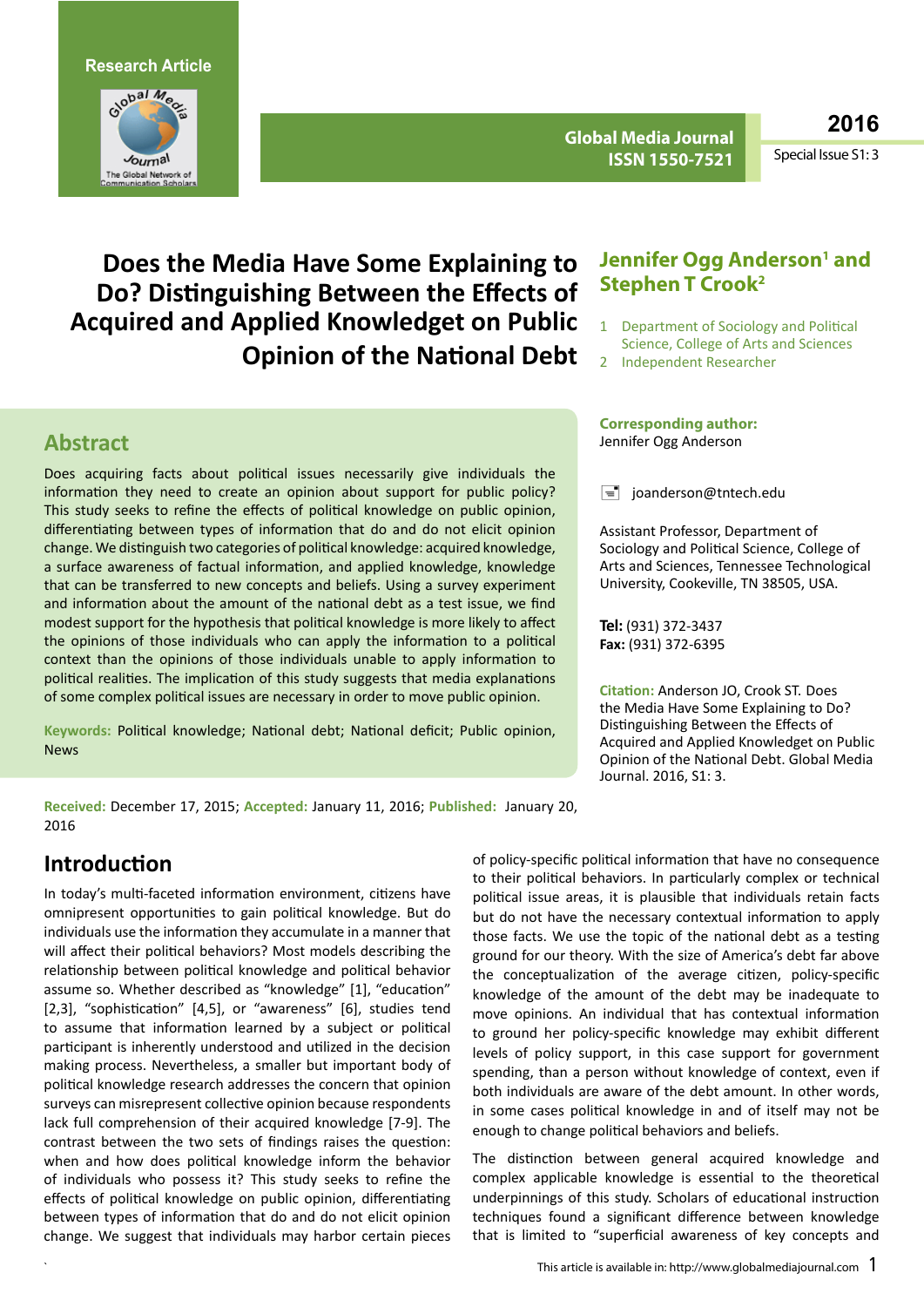facts" (what this study calls acquired knowledge) and knowledge that can be transferred to new situations (what this study calls applied knowledge) [10]. Political science primarily studies political knowledge under the assumption that the accumulation of political knowledge is a linear progression that grows with each addition [6,11,12]. However, if individuals acquire facts but cannot apply them to political policy, the conceptualization of political knowledge and its effects should change.

By analyzing responses to different types of information about the national debt, this study gives support to the idea that only certain types of political knowledge are useful in predicting and shaping political behavior. We find that individuals with knowledge of the amount of the national debt behave no differently from individuals without knowledge of the debt amount. However, individuals with knowledge of the amount AND context to help them understand the amount demonstrate modest but statistically significant differences in their levels of support for government spending. The paper proceeds as follows. First, we offer a summary of the debate of the effects of political knowledge on political behavior, highlighting gaps in the research that offer the opportunity to test for the effects (and lack of effects) of varying types of political knowledge. Next, we present our survey experiment and discuss specifics of the treatment conditions, participants and results. Finally, we examine the implications of this research, its limitations and future research possibilities.

# **The Effect of Political Knowledge on Political Behavior**

Political knowledge affects political behavior in a number of ways. Individuals with higher levels of political knowledge think, vote and participate in politics differently than those who are illinformed [13-15]. Research on the effects of political knowledge shows that the unknowledgeable citizenry uses heuristics to overcome much of their information deficit [6,11,16,17], but fully informed individuals are more likely to form stable and efficacious political opinions [1,18]. John Zaller's [6] model of how people express political opinions indicates that if people are sophisticated enough to receive political information, then they must understand it. Otherwise, their lack of political sophistication blocks reception of political messages before the messages have a chance to resonate or affect opinions. Furthermore, through over three dozen political opinion surveys, Jerit and Barabas [19] found that respondents were dependent on recent exposure to information from the media in order to correctly answer questions designed to gauge specific knowledge of policy. If an individual has a limited understanding of the information they receive, then they will likely not retain the information for later use. Both of these findings suggest that individuals have very limited political knowledge that they fail to understanding. Though these findings are important (indeed, Zaller's work in seminal to the field of public opinion research) and undoubtedly true for a large portion of issues, we question if the framework holds for all types of political information. In an age where media and technology widely disseminate many kinds of knowledge, it may be possible for individuals to acquire political facts, and even retain them,

without fully understanding them. With the complexities of the modern political world, it is conceivable that the recipients of political knowledge are given facts with such frequency that they retain the facts while failing to fully comprehend them. In such an environment, individuals are often presented with bullet point versions of facts and tables that would take much longer to digest than the attention span of the individual will allow. Armed with pieces of political knowledge and perhaps a phrase of jargon of a technical nature (that is not likely understood), many individuals may retain some policy-specific knowledge without an ability to apply it to policy beliefs. The longer an issue cycles through the national news or social media sphere, the more likely is an individual to glean bits of political information. The media's stratification of information opportunities further provides for the possibility that individuals will gain only bits of political knowledge that do not affect behaviors. Individuals have the opportunity to select the coverage they receive, and greater media choice makes it easier for people to find their preferred content, often absent of substantive political coverage [20]. Searching for the most entertaining version of information, individuals are likely obtaining knowledge on a baseline level that does not truly represent the complexity of the subject being reported. Conversely, some knowledge may be achieved while not searching for it at all, such as news article headlines in a Facebook or Twitter feed.

A prime example of such a public policy with facts and phrases that a voter would know without understanding might be sequestration. With so much politicization of the term, it is conceivable very few members of the public actually understand the mechanism of budget reduction, but rather repeat the political talking points they hear through their chosen news media outlet. The individuals may have seen their favorite talk show host use the term, or know that it was designed to account for \$4 trillion dollars in debt reduction, but without information on how the tool is supposed to be implemented, they are unable to form a complete opinion on the mechanism [21].

Upon implementation, the general public had very little awareness of sequestration. This notion is supported by the findings of a poll conducted by Gallup on May 2-3, 2013 [22]. In this poll, the Roper Center for Public Opinion research sought to evaluate the public's support for sequestration. In spite of giving respondents a definition of sequestration within the question, investigators still received a "do not know enough to say" response at a rate of 51%. Furthermore, a poll conducted by the Washington Post on February 26th, 2013, found that 46% of respondents did not understand what would happen if sequestration were implemented. Surprisingly, however, was the fact that 51% of respondents described themselves as following the news about sequestration [23]. This disconnect between the amount of time individuals spend following the news and their confidence in their understanding of specific information supports the theory that individuals in the current political climate accept information but do not understand it.

# **Research Design and Expectations**

As discussed above, conventional wisdom about political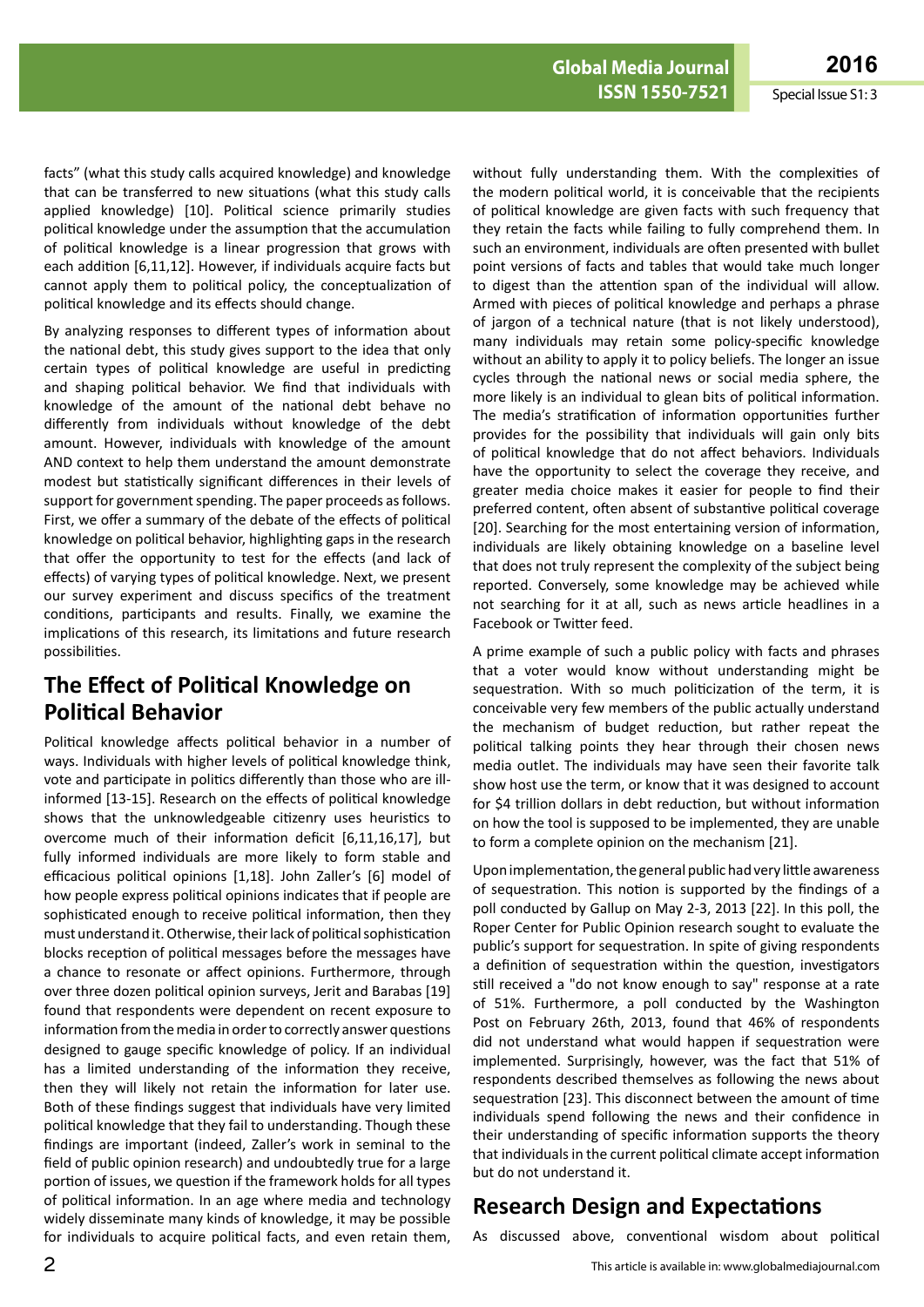knowledge is that individuals with knowledge of political affairs behave differently than those without such knowledge [1,2,4,6]. However, in today's increasingly complex political climate, it is conceivable that individuals may retain facts about political issues and yet not truly understanding their meaning. Some pieces of political knowledge, especially those technical or unfamiliar in nature, may function much like an unrecognized word in a foreign language. If the word is emphasized strongly enough, or often enough, we are likely to remember it. But without some contextual clues or a specific definition, the word is essentially meaningless. Given the public's very low levels of overall political knowledge [24,25], it is plausible that individuals have difficulty interpreting certain types of newly acquired information, and consequently, this type of new knowledge may not affect subsequent political behaviors. This hypothesis follows:

**H1:** Individuals who learn the informational context to apply policy-specific political knowledge are more likely to shift their policy views than those who acquire political knowledge without informational context.

According to this hypothesis, political knowledge is likely to affect public opinion for those individuals able to apply that knowledge to policy areas. Political knowledge is unlikely to make a difference in opinions or behavior if the knowledge cannot be applied to policy contexts. The debate surrounding the growing amount of the national debt is a prime example of such a complex issue, and it will also serve as the testing ground for our study distinguishing between the effects of acquired and applied knowledge. The national debt, at more than \$18 trillion dollars (roughly \$15 trillion at the time of this study), is an amount of money incomprehensible to the average American. The average college graduate earns \$2.27 million dollars over his or her entire lifetime [5], yet the lifetime earnings of 100,000 college graduates together barely account for one per cent of the \$18 trillion dollar debt. Thus, the issue of budget deficit is alien to most United States citizens. The accumulated debt is an amount of money so large that it does not fit into the average citizen's view of the world. Nevertheless, many Americans are familiar with the national debt as a political issue because of its prevalence in the 2012 Presidential campaign. Mitt Romney repeatedly cited the amount of the debt as he attempted to persuade the public to oust President Obama for economic reasons. Arguments against the high yearly deficit arguably hallmarked the Romney campaign. A Google search for "Mitt Romney" + "Presidential campaign" + "national deficit" in April 2013 yielded over 91,700 results. Thus, the national deficit and total debt as a test issue for this study exhibits high external validity. Americans reasonably may know something of substance about the debt amount because of repeated exposure to Governor Romney's appeals, and yet there is reason to believe that understanding of the information may be incomplete. In this study, we examine if policy-specific knowledge of a particular political issue- the amount of the national debtnecessarily affects public policy support. The results of the study will yield one of three possibilities in regard to the relationship between the independent variable, knowledge of the amount of the national debt, and the dependent variable, support for government spending. The first potential result of the study is that knowledge of the amount of the national debt does not matter.

That is, individuals possessing knowledge of the amount of the national debt do not have preferences for government spending distinguishable from those without knowledge of the debt. This prospect goes against an underlying tenant of a large body of political knowledge research that political knowledge affects individuals' behavior [1,2,4,6]. Nevertheless, given some findings that even large increases in political knowledge can have limited effects on behavior [26], we must allow for this contingency.

The second possible finding is that knowledge of the amount of the debt, in and of itself, affects individuals' levels of support for governmentspending.Thisprospectfitswiththeexistingliterature on political knowledge that suggests that knowledge changes citizen behavior. If this is the case, we would expect citizens with knowledge of the amount of the debt to show different levels of support for government spending than those without knowledge of the debt amount. The third possible relationship between the variables is conditional: political knowledge of the amount of the national debt will affect individuals' support for government spending if *and only if*they have additional contextual information that helps them apply the knowledge of the amount of the debt to their view of the world.

To test for differences between the effects of acquired and applied knowledge on support for government spending, we conduct a survey experiment. Experiments offer an appealing method to test for the effects of political knowledge. Experiments eliminate the problem of self-reported overestimations of media exposure to relevant policy areas [27], and they allow for control of both content and levels of exposure. With existing knowledge and opinions randomly distributed and theoretically equalized across groups, differences in levels of policy support will be the result of the experimental manipulations. By randomly assigning participants to conditions and systematically manipulating the independent variable, we maintain control of external sources of variance [28]. The study utilizes a convenience sample of undergraduates and a smaller nationally-representative sample to test for the effects of political knowledge. We will discuss the specifics of the research and then report results.

# **Experimental study**

In the experimental study, conducted in April 2012 (undergraduate sample) and October 2012 (national sample), participants were 264 undergraduate students at a Southern state university and 200 adults from across the United States. The undergraduate students were recruited through lower-level general education core courses and received extra course credit in exchange for strictly voluntary participation. The national study was conducted through Survey Sampling International's Quick Take program. SSI Quick Take is an opt-in survey panel comprised of a representative sample of U.S. residents. It uses the Internet as a platform for polling rather than traditional polling methods. Participants are recruited over the Internet as well, primarily through web advertising campaigns that appear based on keyword searches. In exchange for their participation, participants earn incentives. By maintaining a database of each participant's demographic information, SSI employs block randomization to approximate a random sample of all U.S. residents. Subjects in the undergraduate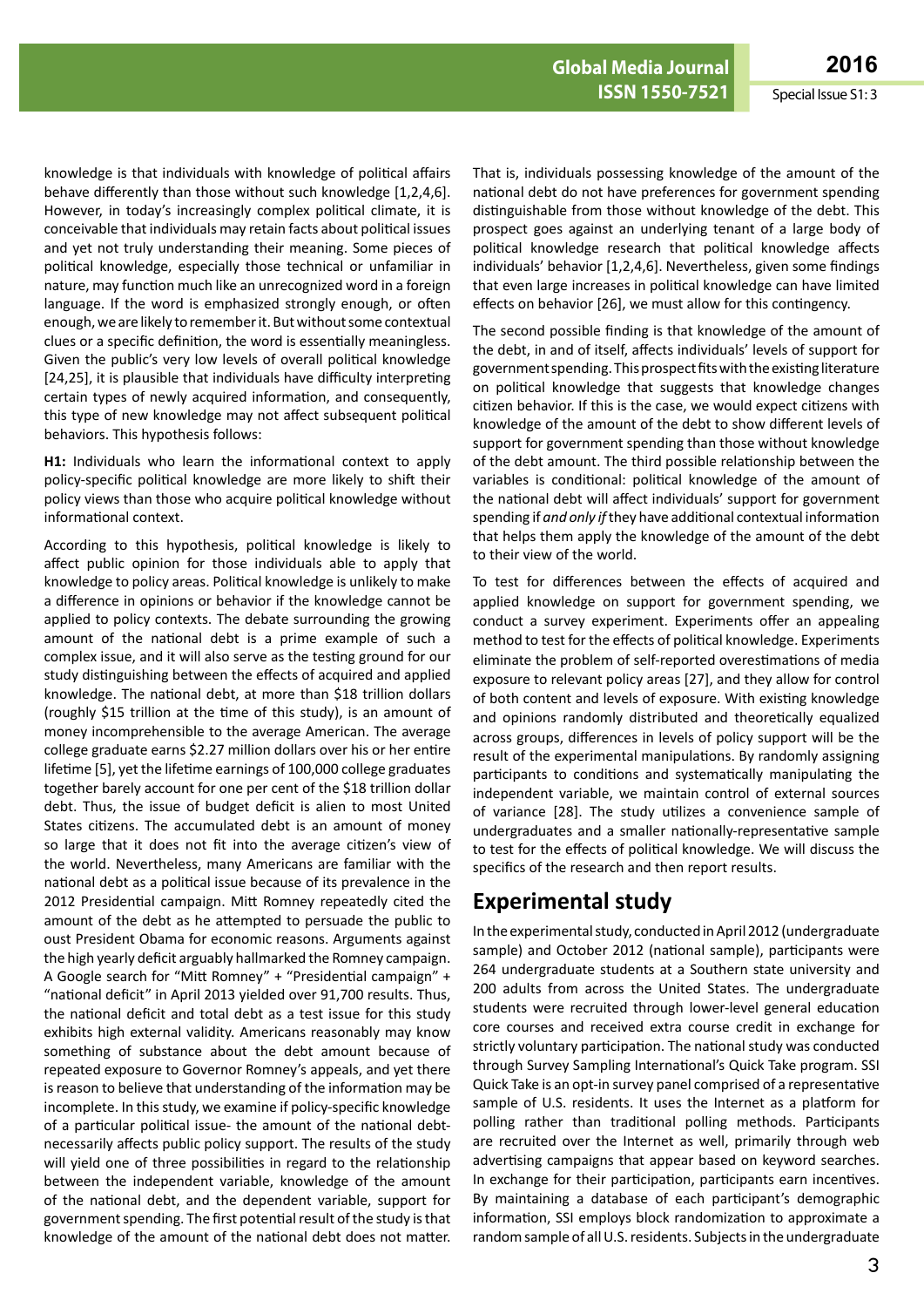study were randomly assigned to one of three conditions: no debt amount, debt amount, and debt amount + context. We describe the treatments in detail below. Subjects took the study using pen and paper in their undergraduate classrooms. Subjects in the national study were randomly assigned to one of two conditions, deficit amount and deficit amount + context. They took the study on their own computers at a location of their choosing, linking to the online study through an email invitation. For undergraduate and national subjects, as they began the study, they answered a series of questions on demographic information (gender, age, race) and political predispositions(gauging partisanship, ideology and knowledge). Subjects were then asked to read a news article that contained the experimental treatments. Following reading the article, subjects evaluated a series of questions about support for government spending that will make up the key dependent variables for the data analysis, as well as a question about their Presidential vote choice. To conclude, subjects were debriefed and thanked.

# **Treatment Manipulation**

The experimental manipulations occurred within an edited news article entitled, "Obama and Romney Talk Deficits on the Campaign Trail." The article was a compilation of three different actual news articles published between November 2011 and April 2012, with minor editing changes [29-31]. The content of the articles varied by specific numerical information of the debt amount and by contextual information that helped participants understand the amount of the debt. Below is an excerpt of the news article that illustrates the differences between the three treatments.

**Excerpt from Treatment 1:** No debt amount "You realize, of course, that number up there you are going to be paying that back," Mr. Romney said to a group of students, while pointing toward a clock calculating the federal debt. "Our economy cannot sustain the current level of spending. Difficult cuts must be made." "We must fight the debt by having those Americans who can afford it to pay their part of taxes," said Alan Krueger, Obama's chief economic adviser. "Millionaires like Romney need to pull their own weight."

**Excerpt from Treatment 2:** debt amount "You realize, of course, that number up there that \$15 trillion you are going to be paying that back," Mr. Romney said to a group of students, while pointing toward a clock calculating the federal debt. "Our economy cannot sustain the current level of spending. Difficult cuts must be made." "We must fight the \$15 trillion debt by having those Americans who can afford it to pay their part of taxes," said Alan Krueger, Obama's chief economic adviser. "Millionaires like Romney need to pull their own weight."

**Excerpt from Treatment 3:** debt amount + context "You realize, of course, that number up there that \$15 trillion is difficult for the human mind to comprehend. If someone wanted to pay it off, he would have to pay \$10 million a day, every day, for 4,100 years. Put another way, 15 trillion one-dollar bills would wrap around the earth's equator 58,000 times. You are going to be paying that back," Mr. Romney said to a group of students, while pointing toward a clock calculating the federal debt. "Our economy cannot

sustain the current level of spending. Difficult cuts must be made." "We must fight the \$15 trillion debt by having those Americans who can afford it to pay their part of taxes. Some people describe the deficit as a mountain of debt. Let's start there. The tallest mountain in the world is Mount Everest, at just over 29,000 feet. To get \$15 trillion, you'd need well over 185 thousand stacks of dollar bills as tall as Mt. Everest. It's not a mountain, it's a mountain chain," said Alan Krueger, Obama's chief economic adviser. "Millionaires like Romney need to pull their own weight."

The full news articles can be found in the appendix. **Table 1** shows treatment conditions and number of subjects within each, as well as the average demographics. The student sample was slightly female and Republican, and very white. The national sample was slightly Democratic and more racially diverse.

#### **Dependent variables**

Subjects were asked to answer several questions designed to gauge their level of support for government spending. Responses were coded to run from most supportive of spending increases to most supportive of spending cuts. Because preferences for government spending are linked to partisan preferences, the study utilized questions about both health care spending and military spending, issues more closely linked to the Democratic Party and the Republican Party, respectively. These questions were worded as follows: Should the winner of the 2012 Presidential election increase or decrease national government spending on health care? Should the winner of the 2012 Presidential election increase or decrease national government spending on the military? To indicate level of support for spending, respondents answer on a five-point scale anchored by "increase significantly" and "decrease significantly." Subjects may wish to cut spending on the opposing party's issue for strictly partisan reasons, so the dependent variable was measured by the subjects' responses to spending questions about their *own* party's issue area. Republicans were measured by their willingness to cut spending for the military, while Democrats by their willingness to defund health care programs. Republican and Democratic leaners, or those independents identifying more closely with one party than another (three's and five's on the standard seven-point partisan scale), were grouped with their closer partisans, as research suggests little difference in behavior between weak partisans and partisan leaners [32]. For true independents, or those who do not see themselves as closer to one party than another, we

**Table 1** Treatments and subjects of experimental study.

|                                                     | Undergraduate sample                                                   | <b>National Sample</b>                                                  |
|-----------------------------------------------------|------------------------------------------------------------------------|-------------------------------------------------------------------------|
| Treatment 1:<br>no debt amount                      | 73 subjects<br>45% male<br>94% white<br>Mean partisanship: 5           | n/a                                                                     |
| Treatment 2:<br>debt amount only 88% white          | 99 subjects<br>44% male<br>Mean partisanship: 4.89                     | 100 subjects<br>49% male<br>76% white<br>Mean partisanship: 3.74        |
| Treatment 3:<br>Debt amount<br>$\ddot{}$<br>context | 92 subjects<br><b>50% male</b><br>86% white<br>Mean partisanship: 5.08 | 100 subjects<br><b>51% male</b><br>81% white<br>Mean partisanship: 3.39 |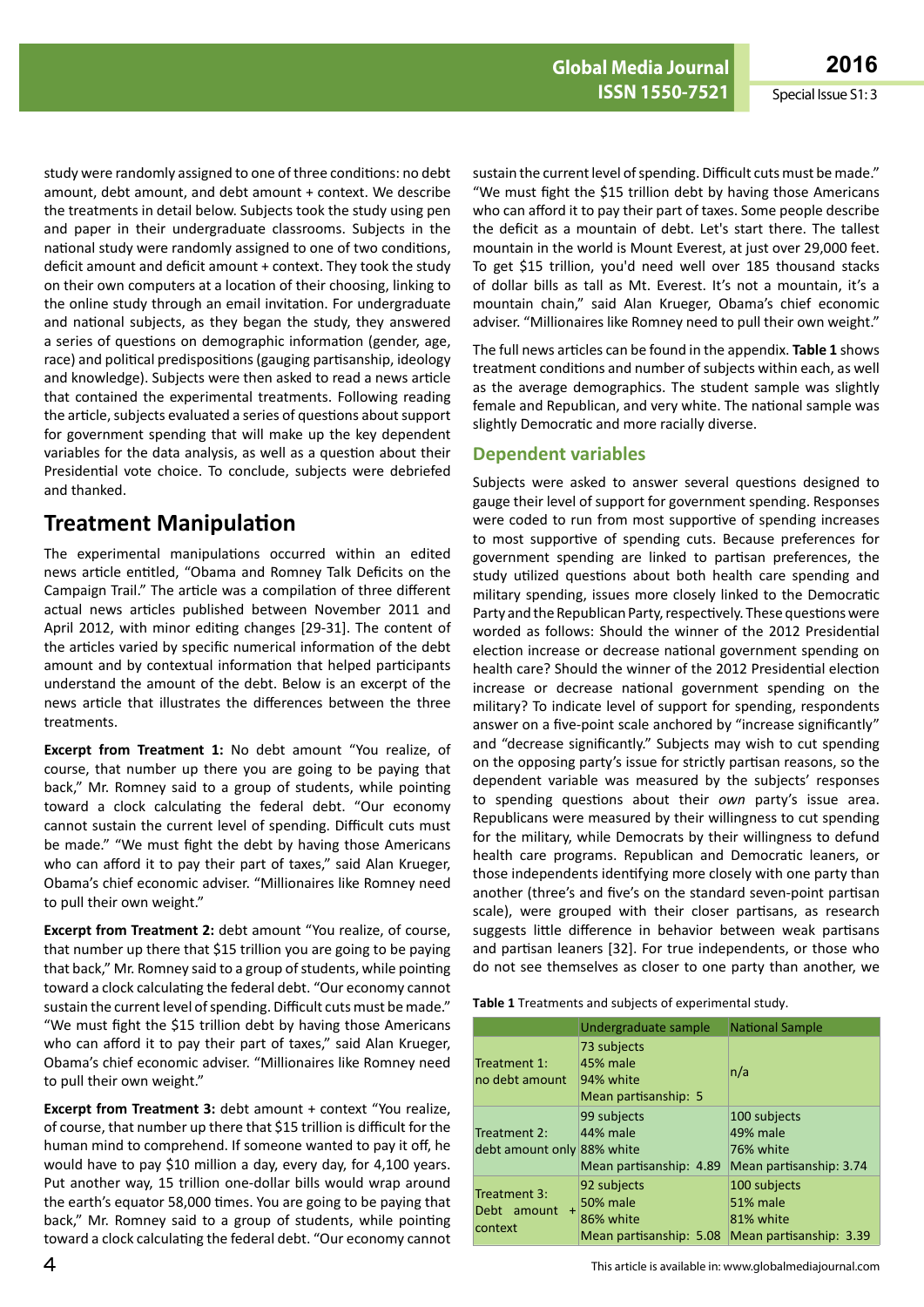**ISSN 1550-7521** Special Issue S1: 3

employed the average of the spending preference for the health care spending and military spending questions. A secondary dependent variable measures the length of time subjects believe will transpire before the United States eliminates its national debt, a measure that should indicate the perceived seriousness of the national debt as problem. The question, "When will it be realistic for the United States to eliminate its national debt?" is coded on a 4-point scale, from shortest to longest length of time until elimination. The time frame is by generation, with choices of within my lifetime, within my children's lifetime, within my grandchildren's lifetime, and none of the above [33].

#### **Results**

A comparison of means of the dependent variables across treatment conditions reveals a modest but statistically significant effect between acquired knowledge and applied knowledge on the level of support for spending cuts of study participants in the student sample. Contextual examples that help individuals apply knowledge increase levels of support for spending cuts. Those receiving information of the debt amount plus contextual information to help them apply knowledge of the national debt (treatment 3) were more likely to support spending cuts to their own issue areas than participants in the other groups. Participants receiving treatment 1, who gained no numerical information on the amount of the debt, were indistinguishable for participants in treatment 2, who gained numerical knowledge only of the amount of the debt, suggesting that in the case of the national debt, knowledge alone is not a sufficient condition to elicit opinion change. The mean level of support for participants in the applied knowledge treatment (treatment 3) was 3.03, while the average support for treatments 1 and 2 was 2.82 and 2.79, respectively. This difference of 0.24 represents 6% of the possible movement in the scale. In the national sample, expressed levels of support of participants in treatment groups 2 and 3 follow a similar trend, but the differences are quite small. Numerically, those participants who gained numerical information plus contextual information average higher support for spending cuts compared to those who gained only numerical knowledge of the debt, but the differences, 2.52 for participants in treatment group 3 and 2.37 for those in treatment group 2, do not achieve typically accepted levels of statistical significance.

Forthe second dependent variable, length of time required forthe elimination of the national debt, a comparison of means reveals that treatment 3, the condition of numerical information and context, again affected opinions of the issue more strongly than

did treatment 2 of numerical information only (for the student sample). Participants in treatment 3 answered the question with a mean score of 3.27, while those in treatment 2 gave a mean score of 3.05, a difference of 0.22, or 7.3% of the possible movement on the 4-point scale. The difference approaches statistical significance at t < 0.08. As above, the national sample follows a similar pattern compared to the student sample, with subjects in treatment 3 scoring 2.58 compared to 2.43 in treatment 2. Nevertheless, the national sample means are not statistically different from each other. Mean scores for each treatment group are found in **Table 2**. In addition to producing differences in levels of support for spending cuts, we expect measures of applied political knowledge to further our overall understanding of individual determinants of public support for government spending on one's own party issue areas. If such is the case, reactions to exposure to policy-specific information and contextual examples should behave in an expected fashion with other known individual-level predictors of fiscal policy beliefs. To test this, we regress support for government spending on one's own party's issue on a set of predictor variables. The independent variable of most interest is the dummy variable representing the experimental treatment for numerical debt knowledge plus contextual information. As controls, the model also employs independent variables for gender (male), strong partisanship and ideology. It also includes a number of control variables regarding political knowledge to ensure that preexisting information about the national debt is not driving the model's effects. These questions were asked prior to the treatment conditions and include general political knowledge, as measured by the number of correct answers on an 8-question political knowledge battery; preexisting debt knowledge, as measured as a correct response to a multiple-choice question about the amount of the national debt; self-assessed debt knowledge, as measured by an individual's response to a multiple-choice question about how much she knows about the debt issue; and prioritization of the national debt, as measured by a multiple-choice question on the importance of the debt the new President should place on the issue. The results of these analyses for the student sample are displayed in **Table 3**. The results of analyses of the national sample were not statistically significant **Table 3**. Entries are OLS regression coefficients with standard errors in the following column. The dependent variable is coded so that a higher score indicates a greater level of support for reduced government spending.  $*p < 0.05; **p < 0.01$  key finding is that the experimental treatment providing participants with both numerical knowledge

|                                       | <b>Dependent Variable</b>                          |                                               |                                                                                   |                        |  |
|---------------------------------------|----------------------------------------------------|-----------------------------------------------|-----------------------------------------------------------------------------------|------------------------|--|
|                                       | Support for spending cuts:<br>Undergraduate sample | Support for spending cuts:<br>National Sample | Time until debt elimination: Time until debt elimination:<br>Undergraduate sample | <b>National Sample</b> |  |
| Treatment 1:<br>no debt amount        | 2.82                                               | n/a                                           | 3.13                                                                              | n/a                    |  |
| Treatment 2:<br>debt amount only      | 2.79                                               | 2.37                                          | 3.05                                                                              | 2.43                   |  |
| Treatment 3:<br>Debt amount + context | $3.03**$                                           | 2.52                                          | $3.27*$                                                                           | 2.58                   |  |

**Table 2** Differences of means of key variables.

\*\*Statistically distinguishable at t < 0.05; \* Statistically distinguishable at t < 0.1.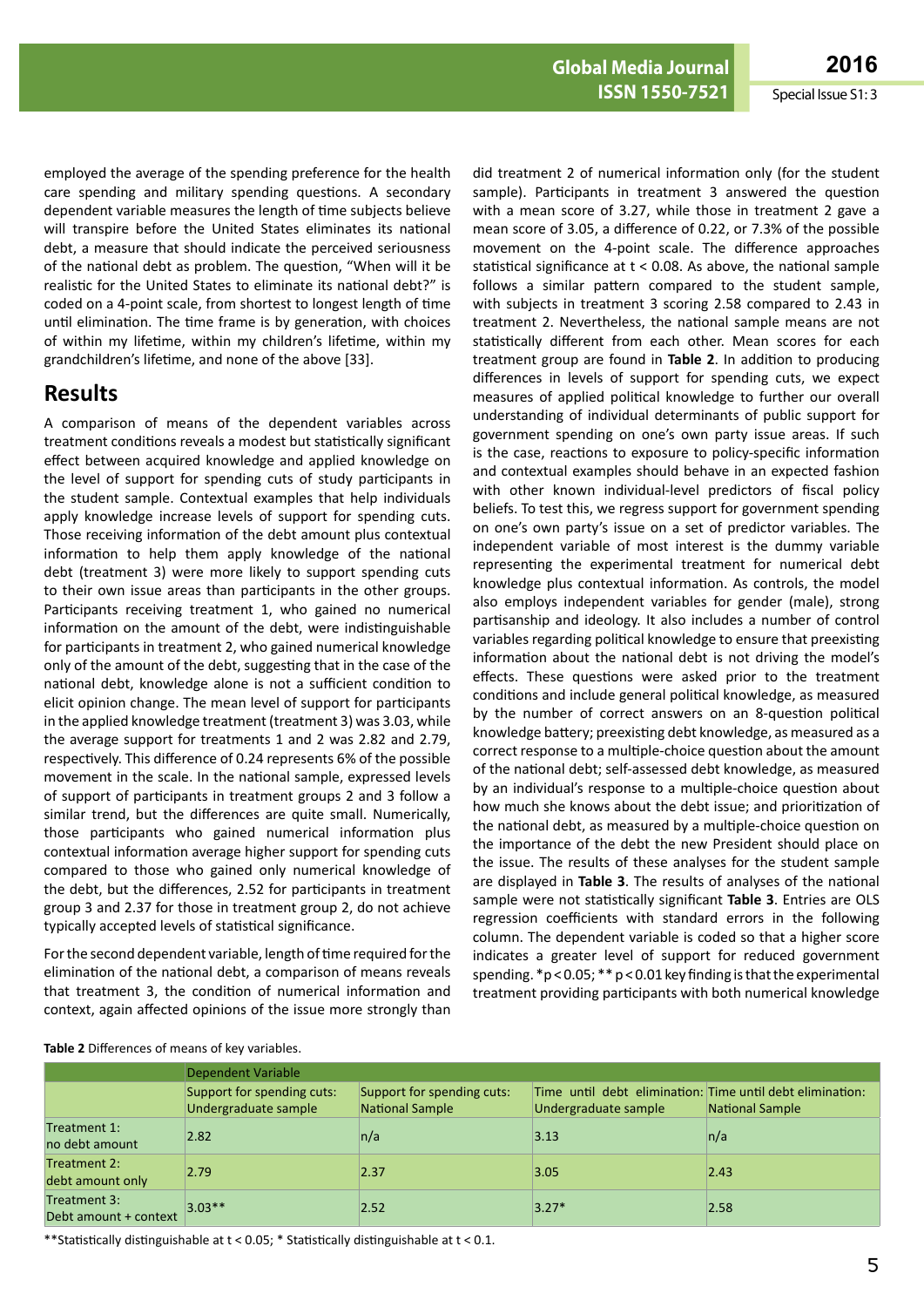**Table 3** Predicting support for government spending cuts on own party's issue.

|                                                  | Coefficients | <b>Standard Errors</b> |  |
|--------------------------------------------------|--------------|------------------------|--|
| Treatment: Numerical information<br>plus context | $0.26*$      | 0.13                   |  |
| Male                                             | $0.34*$      | 0.13                   |  |
| Strong partisan                                  | $-0.10$      | 0.15                   |  |
| Ideology                                         | $0.13**$     | 0.04                   |  |
| General political knowledge                      | $-0.03$      | 0.09                   |  |
| Preexisting debt knowledge                       | 0.05         | 0.14                   |  |
| Self-assessed debt knowledge                     | 0.05         | 0.06                   |  |
| Prioritization of debt                           | 0.03         | 0.07                   |  |
| Constant                                         | $1.86***$    | 0.37                   |  |
| N                                                | 253          |                        |  |

of the debt and contextual information had observable effects on participants' levels of support for government spending cuts. Analyses using a variable capturing these effects on participants provided with deficit knowledge only show no effects. There is modest support for the hypothesis that individuals who learn the informational context to apply policy-specific political knowledge are more likely to shift their policy views than those who acquire political knowledge without informational context. Other key comparisons among independent variables merit further explanation below. The control variable ideology behaves as expected, with more conservative individuals being more likely to support spending cuts. Males also were more likely to support spending cuts compared to females. This finding may be driven by the selection of a social issue, health care, as the democratic issue, as women are more likely to favor social issues than men. Importantly, the knowledge variables fail to affect support for government spending cuts. In the complex issue of the national debt, knowledge must have a context for application before it impacts policy positions.

## **Conclusion**

Because political knowledge is thought to affect so many types of political behaviors, the results of this project merit further study. In particular, new work must be done in two areas. First, though the small size of the nationally-representative sample may explain why statistically significant findings were not found in its data analyses, there is a chance that the results of the student sample were driven, at least in part, by the age of those in the sample. Additional work must to done to exclude (or explore) the possibility that "youthful ignorance," so to speak, causes effects (and lack of effects of knowledge) unseen among the general population. Nevertheless, because the direction of the results of the national sample pointed in the same direction as the student sample, there is reason believe results may translate across age groups. Second, new subject areas and issues must be tested. Is the issue of the national debt an exception to the rule, and thus of little concern, or is it just one of many areas where individuals may know policy-specific information without that information causing an observable effect on their behaviors? If subsequent research demonstrates further differences between the effects of applied knowledge and acquired knowledge only, political scientists must take increased care that political knowledge batteries gauge applied political knowledge rather than acquired knowledge only. This is particularly important for surveys utilizing political knowledge as a control variable and not explicitly testing its effects. If knowledge questions errantly tap into a dimension that does not affect political behavior, a wide range of political studies could suffer. The results may also be applicable to media outlets in decisions about how much explanation of facts to give to consumers. Thisresearch in no way invalidates earlier research that suggests political knowledge matters. Just as knowledge informs good decision-making in every area of life, political knowledge will continue to guide and shape political behaviors. Nevertheless, as technology floods individuals' minds with tidbits of potentially useless information, a distinction between types of political knowledge that do and do not matter may become increasingly important.